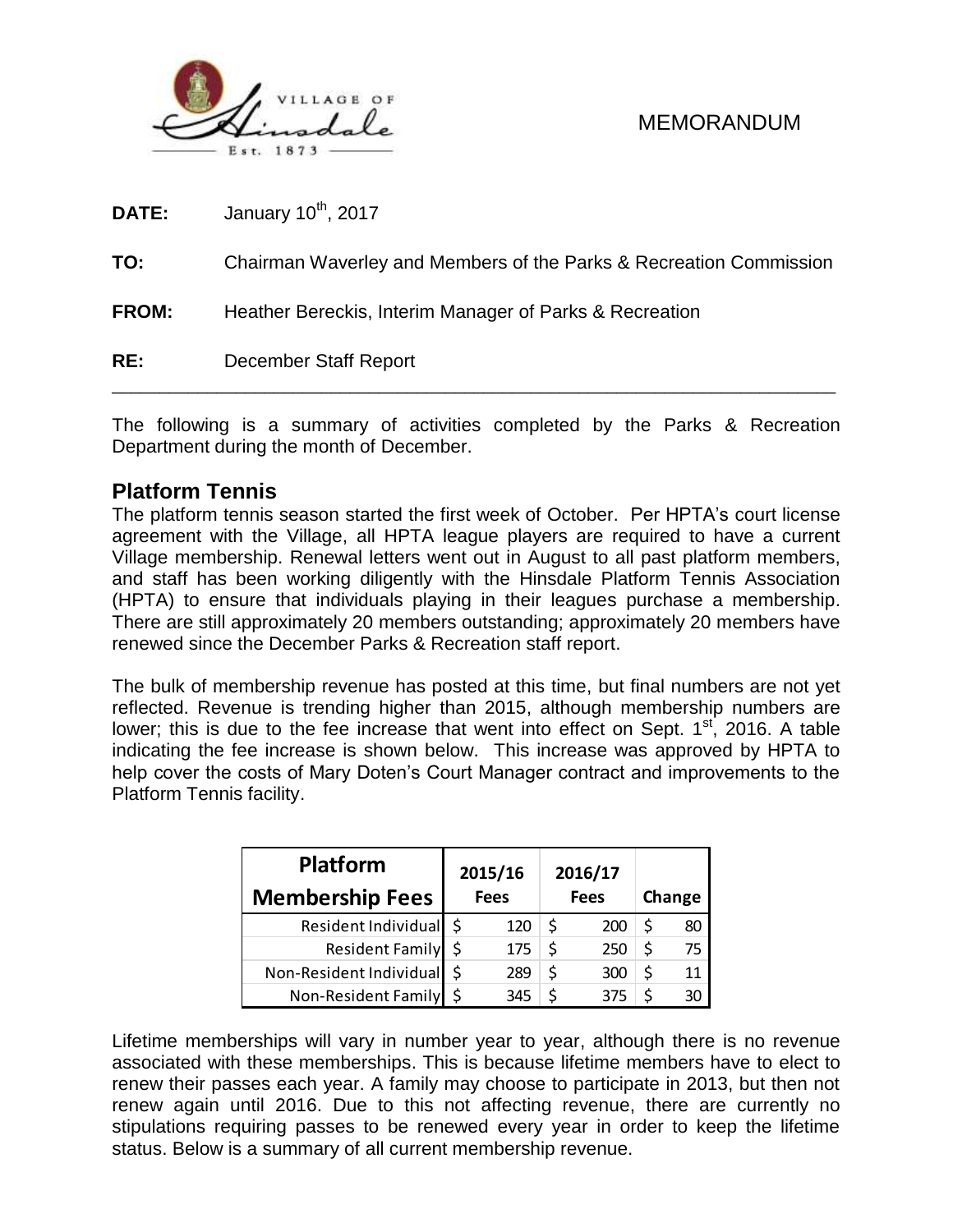

|                                      |                              |                           | 2015                           |                       |              | 2016                         |                           |                         |                                           |            |                             |                                                 |
|--------------------------------------|------------------------------|---------------------------|--------------------------------|-----------------------|--------------|------------------------------|---------------------------|-------------------------|-------------------------------------------|------------|-----------------------------|-------------------------------------------------|
| <b>Memberships</b><br>as of 12/20/16 | <b>New</b><br><b>Members</b> | Renewal<br><b>Members</b> | <b>Total</b><br><b>Members</b> | Revenue<br><b>YTD</b> | 2016<br>Fees | <b>New</b><br><b>Members</b> | Renewal<br><b>Members</b> | Total<br><b>Members</b> | Change of<br>over Prior   Revenue<br>Year | <b>YTD</b> | Change<br>over<br>Prior Yr. | % of<br><b>Change Over</b><br><b>Prior Year</b> |
| Resident Individual                  | q                            | 56                        | 65                             | \$7,800               | \$200        | 10                           | 39                        | 49                      | $-16$                                     | \$9,800    | \$2,000                     | 26%                                             |
| <b>Resident Family</b>               | 8                            | 18                        | 26                             | \$4,550               | \$250        | $\overline{c}$               | 22                        | 24                      | $-2$                                      | \$6,000    | \$1,450                     | 32%                                             |
| Resident Secondary                   | 15                           | 58                        | 73                             | \$0                   | \$0          | 5                            | 50                        | 55                      | $-18$                                     | \$0        | \$0                         | 0%                                              |
| <b>Resident Total</b>                | 32                           | 132                       | 164                            | \$12,350              |              | 17                           | 111                       | 128                     | $-36$                                     | \$15,800   | \$3,450                     | 28%                                             |
| Non-Resident Individual              | 9                            | 70                        | 79                             | \$22,831              | \$300        | 25                           | 75                        | 100                     | $-21$                                     | \$30,000   | \$7.169                     | 31%                                             |
| Non-Resident Family                  |                              | 14                        | 14                             | \$4,830               | \$375        | ٠                            | 10                        | 17                      | 3                                         | \$6,375    | \$1,545                     | 32%                                             |
| Non-Resident Secondary               |                              | 38                        | 39                             | \$0                   | \$0          | 10                           | 43                        | 53                      | 14                                        | \$0        | \$0                         | 0%                                              |
| <b>Non-Resident Totall</b>           | 10                           | 122                       | 132                            | \$27,661              |              | 42                           | 128                       | 170                     | 38                                        | \$36,375   | \$8,714                     | 32%                                             |
| <b>Resident Lifetime</b>             | N/A                          | 172                       | 172                            | \$0                   | \$0          | N/A                          | 156                       | 156                     | $-16$                                     | \$0        | \$0                         | 0%                                              |
| Non-Resident Lifetime                | N/A                          | 103                       | 103                            |                       |              | N/A                          | 94                        | 94                      | -9                                        | \$0        | \$0                         | 0%                                              |
| <b>Total Lifetime Members</b>        | N/A                          | 275                       | 275                            |                       |              | N/A                          | <b>250</b>                | 250                     | $-25$                                     | \$0        | \$0                         | 0%                                              |
| <b>Total Membership</b><br>Revenue   | 42                           | 426                       | 571                            | \$40,011              |              | 59                           | 395                       | 548                     | $-23$                                     | \$52,175   | \$12,164                    | 30%                                             |

#### **Platform Tennis Membership Summary**

Lesson information for platform tennis has been included in the fall brochure. Mary Doten, per her agreement with the Village, teaches and coordinates lessons. This is year one of a renewed two-year agreement with Ms. Doten. The terms are that Ms. Doten pays the Village 10% of her gross lesson revenue. The first installment of lesson payments from Ms. Doten is due in January.

# **Katherine Legge Memorial Lodge**

Preliminary gross rental revenue for the fiscal year to-date is \$99,485. As discussed in detail during the December Parks & Recreation Commission meeting, revenue for the 2016/17 fiscal year continues to lag behind that of fiscal year 2015/16.

Rental revenue for the seventh month of the fiscal year is \$6,700. In November, there were six events held at the Lodge, which is six less than the prior year. Expenses for November are down 21% over the prior year, which can be directly attributed to the decrease in rental and staff costs, as staff is not needed for evenings when the facility has no events.

| <b>REVENUES</b>         | November        |           |              | <b>YTD</b>     | Change     | 2016-17       | FY 16-17 | 2015-16       | FY 15-16 |
|-------------------------|-----------------|-----------|--------------|----------------|------------|---------------|----------|---------------|----------|
|                         | Prior           | Current   | Prior        | <b>Current</b> | Over the   | Annual        | % of     | Annual        | % of     |
|                         | Year            | Year      | Year         | Year           | Prior year | <b>Budget</b> | budget   | <b>Budget</b> | budget   |
| <b>KLM Lodge Rental</b> | \$14,825        | \$6,700   | \$146.675    | \$99,485       | (\$47,190) | \$180,000     | 55%      | \$160,000     | 92%      |
| Caterer's Licenses      | \$0             | \$0       | \$13,266     | \$9,000        | (\$4,266)  | \$15,000      | 60%      | \$15,000      | 88%      |
| <b>Total Revenues</b>   | \$14,825        | \$6,700   | \$159,941    | \$108,485      | (\$51,456) | \$195,000     | 56%      | \$175,000     | 91%      |
|                         |                 |           |              |                |            |               |          |               |          |
|                         |                 |           |              |                | Change     | 2016-17       | FY 16-17 | 2015-16       | FY 15-16 |
| <b>EXPENSES</b>         | <b>November</b> |           |              | <b>YTD</b>     | Over the   | Annual        | $%$ of   | Annual        | % of     |
|                         | Prior           | Current   | <b>Prior</b> | <b>Current</b> | Prior year | <b>Budget</b> | budget   | <b>Budget</b> | budget   |
|                         | Year            | Year      | Year         | Year           |            |               |          |               |          |
| <b>Total Expenses</b>   | \$17,837        | \$14,534  | \$99.726     | \$79,256       | (\$20,470) | \$212.741     | 37%      | \$199.700     | 50%      |
| Net                     | (\$3,012)       | (\$7,834) | \$60,215     | \$29,229       | (\$30,986) | (\$17,741)    |          | (\$24,700)    |          |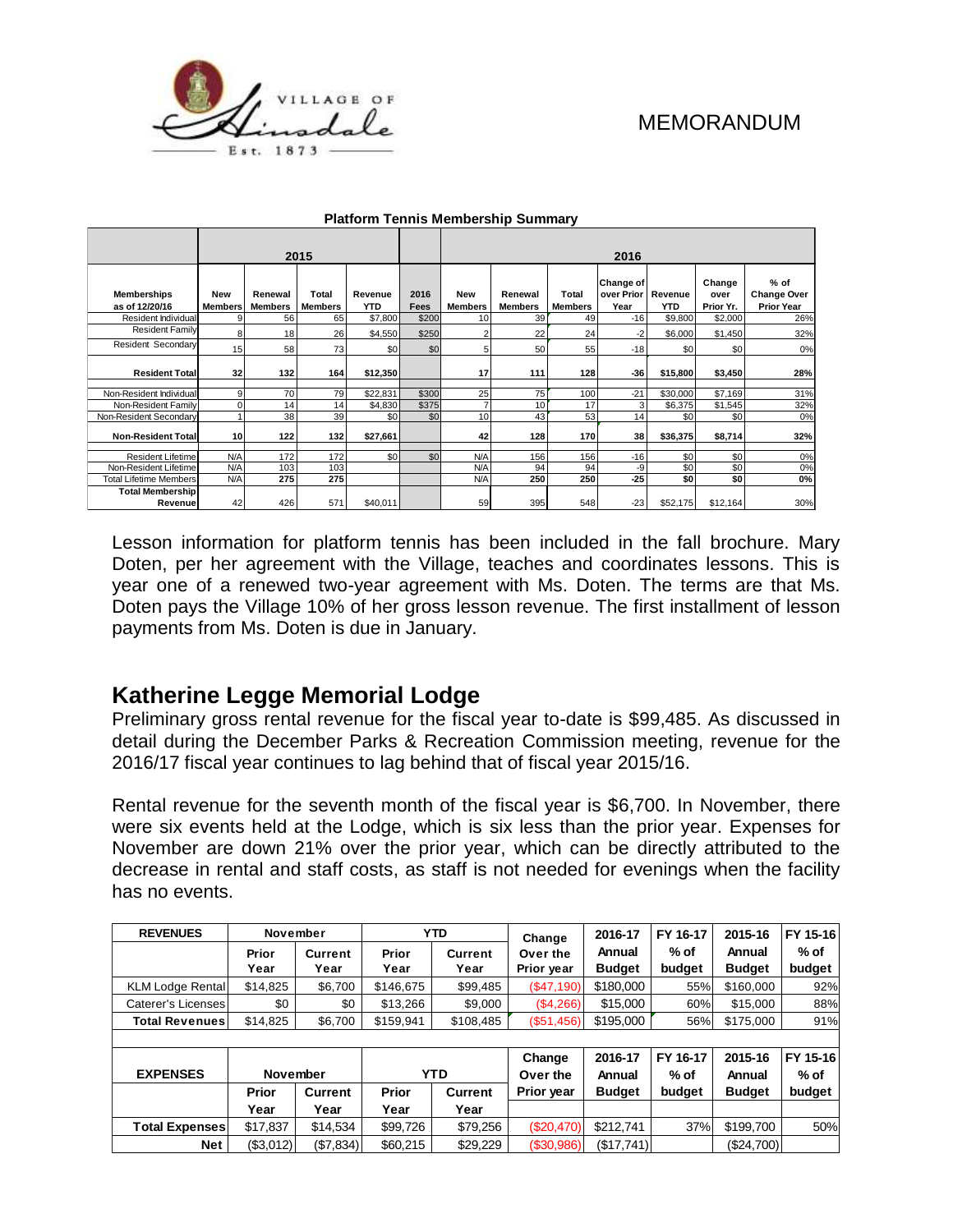

Staff has performed an analysis to compare the current Lodge gross revenues to those of the prior six years. As you will see below, while the current fiscal year shows a significant decline over the prior year, it is still on par with past history. Gross revenues for fiscal year 2015-16 were much higher than average.

| <b>KLM Gross Monthly Revenues</b> |    |        |  |        |                                  |         |            |         |                       |           |    |        |
|-----------------------------------|----|--------|--|--------|----------------------------------|---------|------------|---------|-----------------------|-----------|----|--------|
| Month                             |    |        |  |        | 2011/12 FY 2012/13 FY 2013/14 FY |         | 2014/15 FY |         | 2015/16 FY 2016/17 FY |           |    |        |
| May                               | \$ | 8,561  |  | 8,801  | S                                | 16,796  | \$         | 13,745  | S                     | 16,000    |    | 11,850 |
| June                              | \$ | 11,156 |  | 10,745 | \$                               | 26,818  | \$         | 17,450  | \$                    | 22,770    | S  | 22,845 |
| July                              | \$ | 13,559 |  | 9,786  | S                                | 18,650  | \$         | 12,909  | S                     | 27,475    |    | 12,550 |
| August                            | \$ | 17,759 |  | 18,880 | \$                               | 19,579  | \$         | 25,350  | S                     | 24,775    |    | 12,645 |
| September                         | \$ | 14,823 |  | 14,498 | \$                               | 12,137  | \$         | 24,510  | Ś                     | 15,250    | \$ | 11,500 |
| October                           | \$ | 16,347 |  | 15,589 | \$                               | 14,825  | \$         | 23,985  | Ş                     | 25,580    | Ş  | 21,395 |
| November                          | \$ | 8,256  |  | 11,612 | \$                               | 8,580   | \$         | 14,724  |                       | 14,825    | \$ | 6,700  |
| total                             | \$ | 90,461 |  | 89,911 | Ś.                               | 117,385 | \$         | 132,673 |                       | \$146,675 |    | 99,485 |

To assist in future revenue prediction, staff has begun tracking future bookings and forecasting revenues. Below is a graph showing the past two years of data and the upcoming year's projection. Future predictions are based on the average revenue from the event type. Also included below are charts indicating the number of reservations and reservation type by month. Typically, events are booked 6-18 months in advance of the rentals, however if there are vacancies staff will accept reservations within 5 days of an event. These tracking devices will be updated bi-weekly.

As you will note, there is some concern warranted due to the decline in bookings. However, staff has begun putting the approved marketing plan in place and anticipates seeing an increase in reservations related to this within three months. Calls for events 8-18 months out are already coming in. To secure rentals for spring 2017, a reminder mailing to past renters is being sent, and the Lodge is offering special discounts for new renters.

The first Lodge Open House was held on December  $28<sup>th</sup>$ , 2016. The event allowed patrons to tour the facility, and a 10% discount was offered to visitors if they ultimately opt to book an event. Although only three potential clients attended the first Open House, two bookings were made a result. Staff intends to hold quarterly Open Houses for 2017, and will hold the holiday Open House immediately after Thanksgiving to potentially capture additional holiday bookings.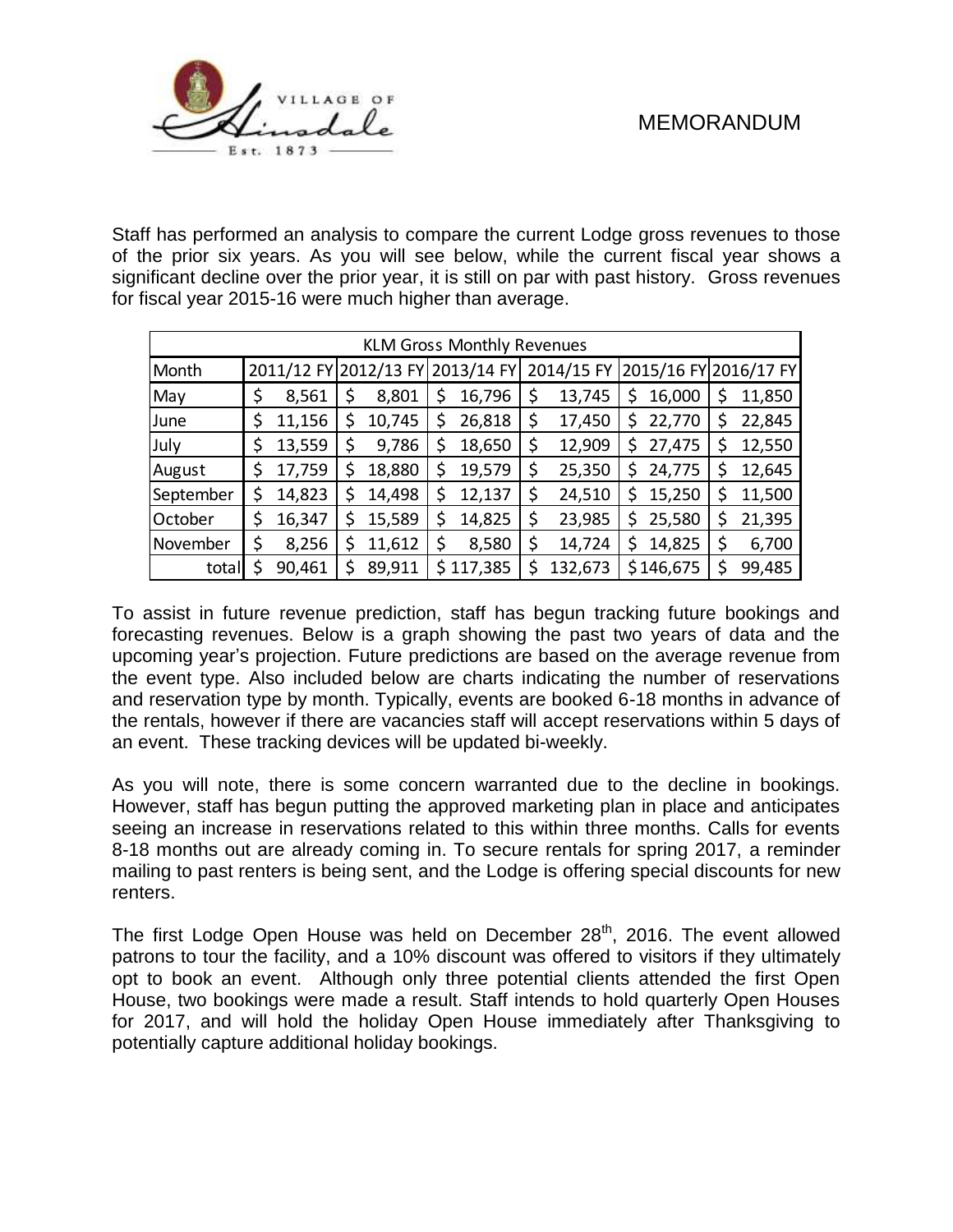

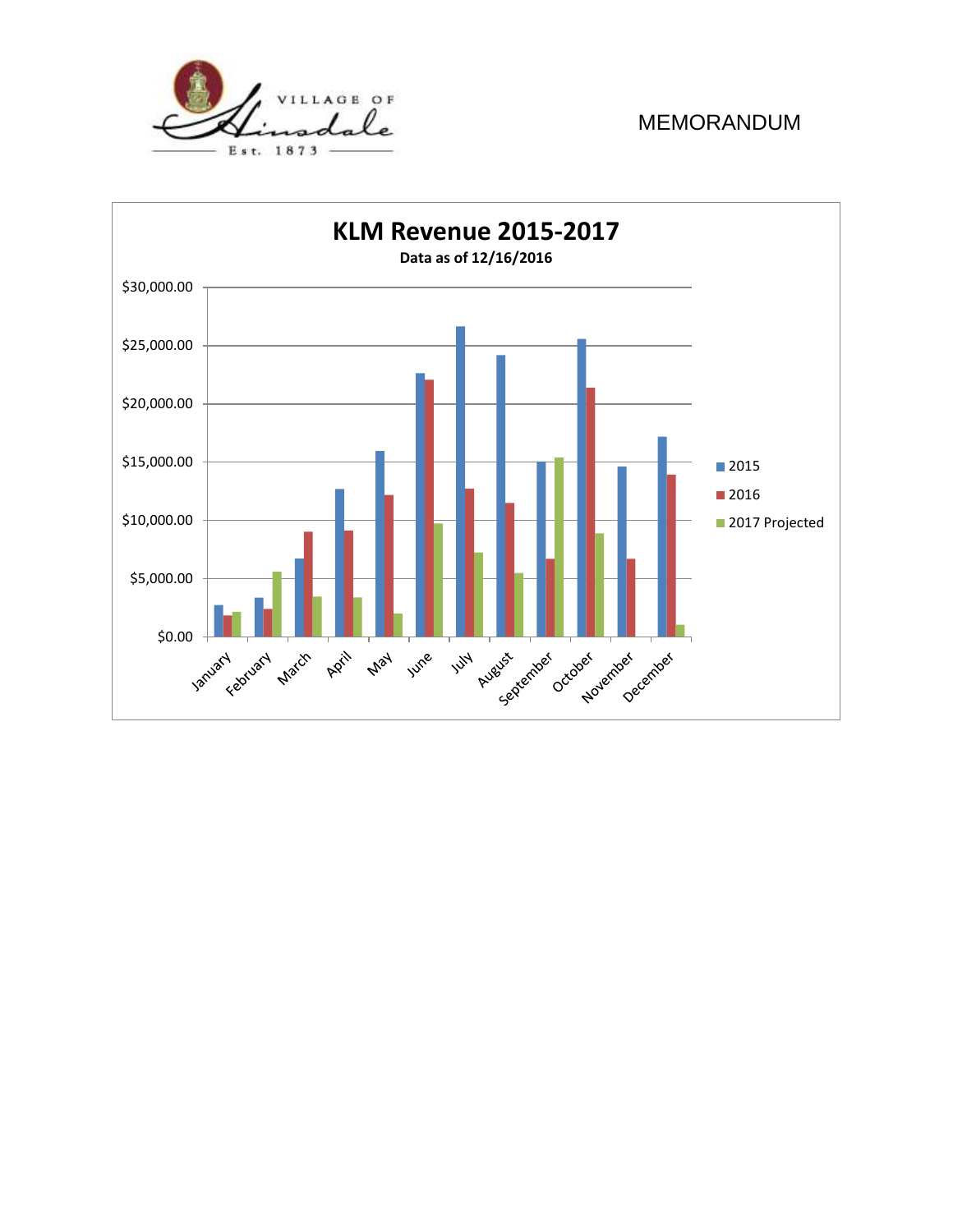



| <b>KLM</b>           |                |           | 2017   |          | 2016  |         |           |                |          |       |
|----------------------|----------------|-----------|--------|----------|-------|---------|-----------|----------------|----------|-------|
| <b>Reservation</b>   |                | Corporate | Social | Camps &  |       |         | Corporate | Social         | Camps &  |       |
| <b>Type by Month</b> | Wedding        | Event     | Event  | Retreats | Total | Wedding | Event     | Event          | Retreats | Total |
| January              |                | 2         |        |          | 3     |         |           | 2              |          |       |
| February             | $\overline{2}$ |           |        |          | 3     |         |           |                |          |       |
| March                |                | 2         |        |          | 3     |         | 8         | 2              |          | 11    |
| April                |                |           |        |          | 2     |         | 2         | 3 <sub>l</sub> |          | 5     |
| May                  |                |           |        |          |       | 4       |           | 4              |          | 8     |
| June                 | 2              |           |        |          | 5     |         |           |                |          | 9     |
| July                 | 4              |           |        |          |       | 6       |           | 4              |          |       |
| August               | 2              |           |        |          |       | 3       | 2         |                |          | 5     |
| September            | 5              | 2         |        |          |       | 3       | 3         | 2              |          | 8     |
| October              | 3              |           |        |          |       | 8       | 4         |                |          | 13    |
| November             |                |           |        |          |       | 3       | 3         | 2              |          | 8     |
| December             |                |           |        |          |       | 2       |           | 5              |          | 8     |
| Total                | 21             | 10        | 3      | 1        | 35    | 37      | 25        | 23             |          | 86    |